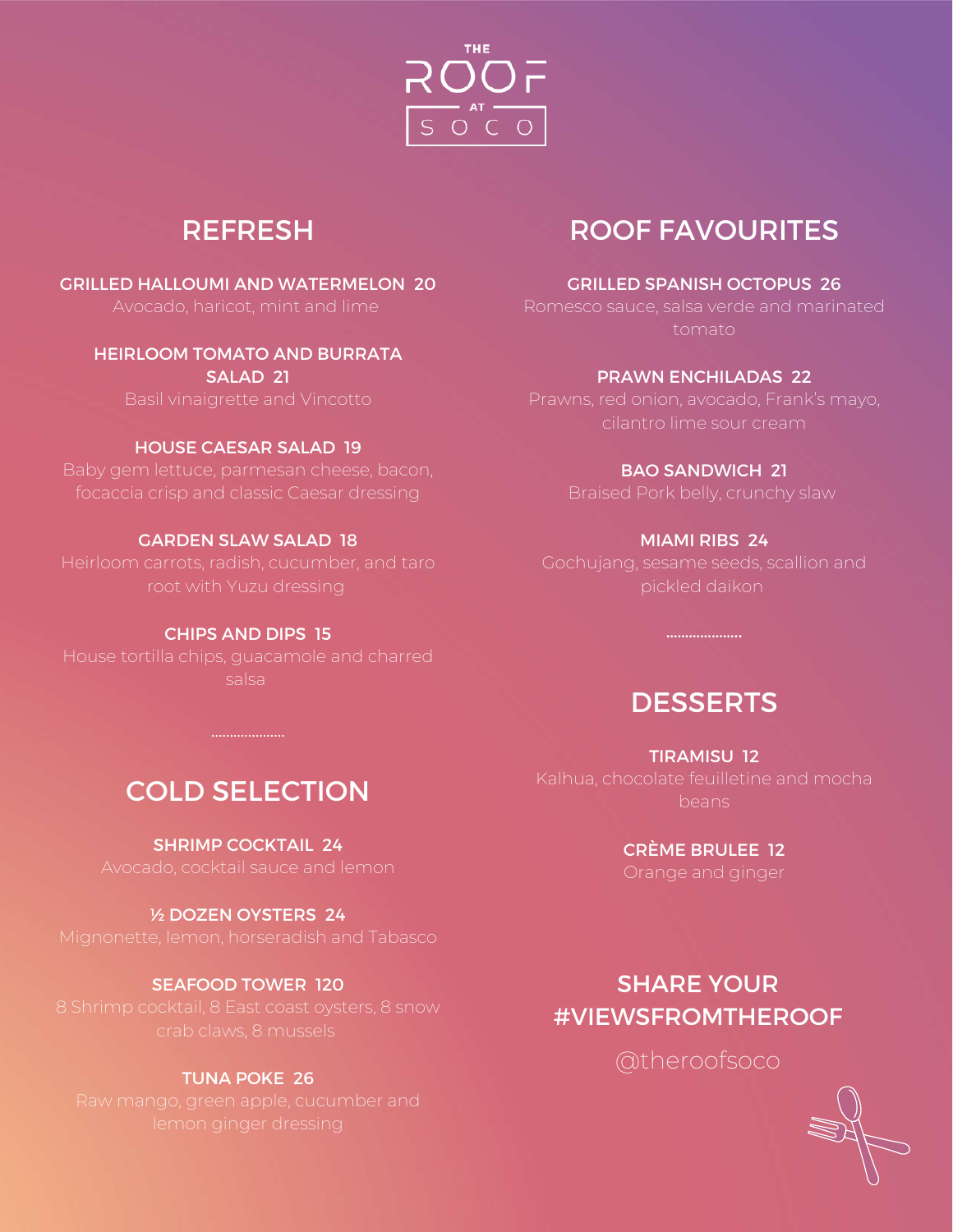

## SIGNATURE COCKTAILS

## ·CRYSTAL PEACH 16/48

Crystal Head Vodka, Mule Syrup, Peach Syrup, Lime, Soda *(sub Seedlip Spice for spirit-free option)*

## ·SPARKLING SANGRIA 15/45

Passionfruit Juice, Absolute, Hibiscus Monin, Lime Juice, Lazzara Secco, 7Up

## ·ROYAL COLLINS 17/50

Beefeater, Lemon, Honey, Pomegranate, Monin Violet, Fitch & Leedes Pink Tonic *(sub Seedlip Grove for spirit-free option)*

## T.N.T 17/50

Altos Plata, Amaro Nonino, Lime, Pineapple Juice, Simple Syrup, Fitch & Leedes Indian Tonic

## ·WATERMELON MOJITO 18/55

Havana Club 3yr, Absolut Watermelon, Watermelon Syrup, Lime, Mint

## ·LYCHEE WHICHEE 16

Beefeater, Strawberry, Lychee Soho, Cranberry Juice, Soda

## ·CN CAESAR 15

Jalapeno Altos, Lime, Caesar Mix, Spicy Rim, Tajin Dipped Lime, Celery Stick

# CRYSTAL HEAD BOTTLE COCKTAILS (750ml)

## ·WHERE'S YOUR HEAD AT? 90

Crystal Head Vodka, Peach Schnapps, Aperol, Lemon

## ·SLEEPY HOLLOW 120

Crystal Head Agave, Campari, Lillet Blanc, St. Germain

## **WINE**

## ·WHITE

Chardonnay, Henry of Pelham, VQA 12 | 18 | 50 Pinot Grigio, Montalto, ITA 12 | 18 | 50 Sauvignon Blanc, White Cliff, NZ 15 | 21 | 62

## ROSE

·Rosé Henry of Pelham, VQA 12 | 18 | 50 ·Côte des Roses Rosé, Gérard Bertrand, FRA 14 | 20 | 58

#### SPARKLING

·Lazzara Bianco Secco, VQA 12 | 50 ·Taittinger Brut NV 160 ·Dom Perignon 495

#### RED

·Cabernet Merlot, Henry of Pelham, VQA 12 | 18 | 50 ·Malbec, La Linda, ARG 13 | 19 | 54 ·Cabernet Sauvignon, Sand Point, USA 16 | 22 | 66

## DRAFT BEER – 16oz OR PITCHER

· Steam Whistle Pilsner 8/30 ·Lost Craft Revivale Lagered Ale 8.5/32

## BOTTLES & CANS

Bucket Option - Any 4 for \$30

·Coors Light 8 Corona (330ml) 8.5 ·Collective Arts (473 ml) 10 – *Life in the Clouds NEIPA* ·Rings of Saturn IPA (473 ml) 12 ·Stella (330 ml) 9 ·Michelob Ultra (355 ml) 8 ·Heineken (300ml) 8.5 ·Brickworks Batch 1904 (473ml) 9 ·Lost Craft Dry Rose Cider (473ml) 9